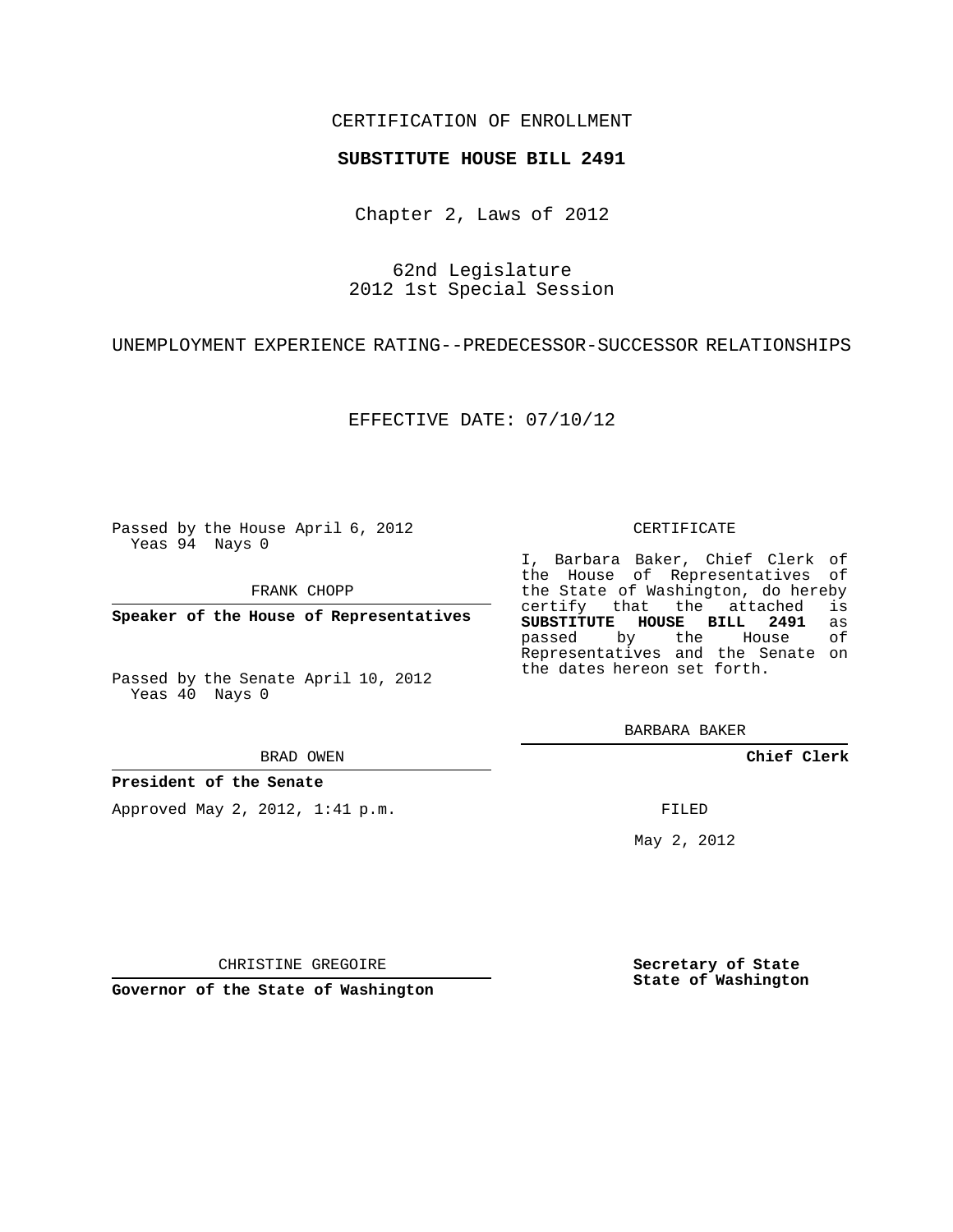# **SUBSTITUTE HOUSE BILL 2491** \_\_\_\_\_\_\_\_\_\_\_\_\_\_\_\_\_\_\_\_\_\_\_\_\_\_\_\_\_\_\_\_\_\_\_\_\_\_\_\_\_\_\_\_\_

\_\_\_\_\_\_\_\_\_\_\_\_\_\_\_\_\_\_\_\_\_\_\_\_\_\_\_\_\_\_\_\_\_\_\_\_\_\_\_\_\_\_\_\_\_

Passed Legislature - 2012 1st Special Session

## **State of Washington 62nd Legislature 2012 Regular Session**

**By** House Labor & Workforce Development (originally sponsored by Representatives Upthegrove and Orwall)

READ FIRST TIME 01/31/12.

 1 AN ACT Relating to specifying when predecessor-successor 2 relationships do not exist for purposes of unemployment experience 3 rating; amending RCW 50.29.062; and creating a new section.

4 BE IT ENACTED BY THE LEGISLATURE OF THE STATE OF WASHINGTON:

 5 **Sec. 1.** RCW 50.29.062 and 2010 c 25 s 2 are each amended to read 6 as follows: 7 ((Except as provided in RCW 50.29.063)) (1) If the department finds

 that a significant purpose of the transfer of the business is to obtain 9 a reduced array calculation factor rate, contribution rates shall be computed and penalties and other sanctions shall apply as specified in RCW 50.29.063.

12 (2) If subsection (1) of this section and RCW 50.29.063 do not 13 apply and if the department finds that an employer is a successor, or 14 partial successor, to a predecessor business, predecessor and successor 15 employer contribution rates shall be computed in the following manner:

16  $((+1))$  (a) If the successor is an employer, as defined in RCW 17 50.04.080, at the time of the transfer of a business, the following 18 applies: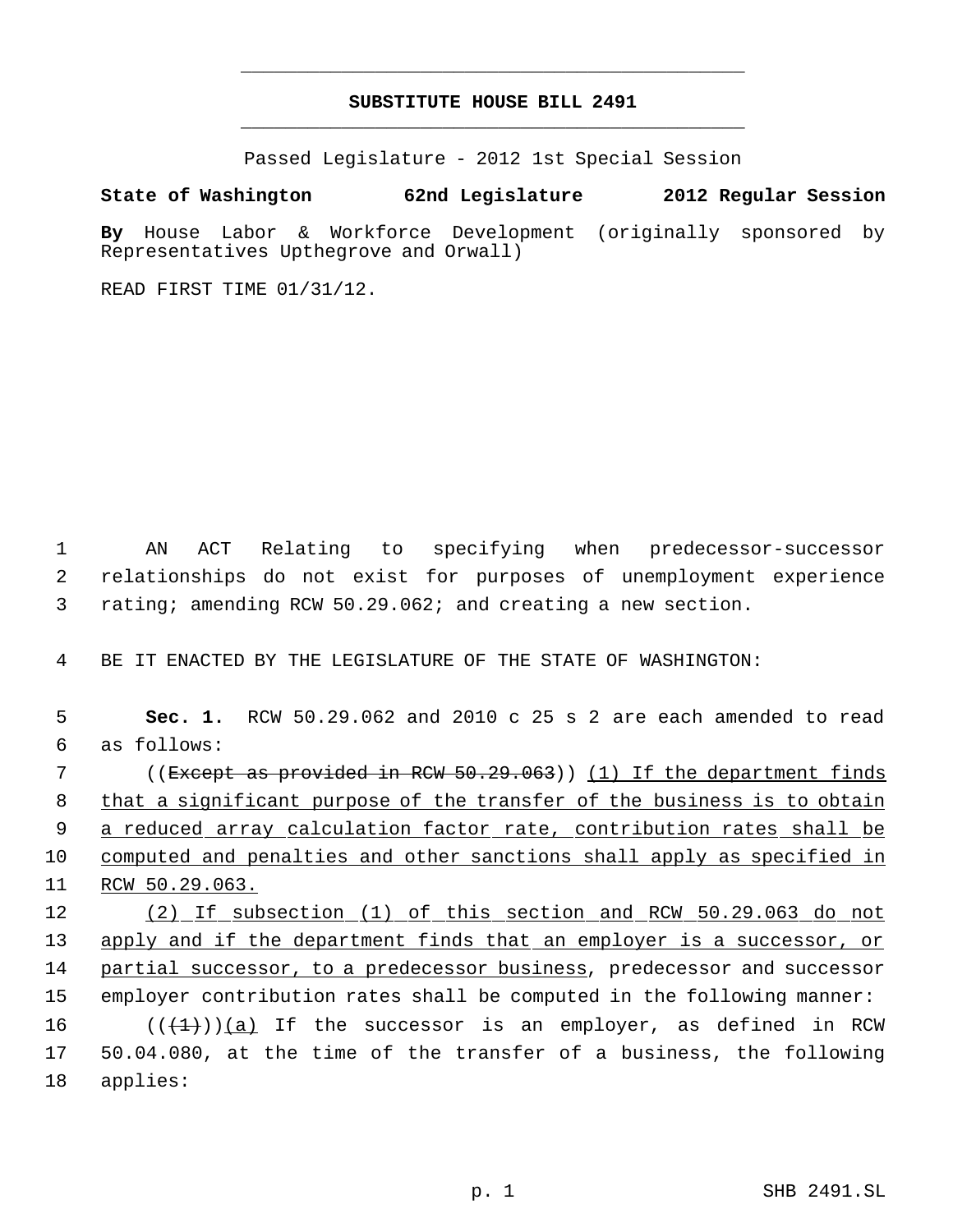$((+a))$   $(i)$  The successor's contribution rate shall remain unchanged for the remainder of the rate year in which the transfer 3 occurs $((\div \text{ and}))$ .

4 (((b))) (ii) Beginning January 1st following the transfer, the successor's contribution rate for each rate year shall be based on a combination of the following:

7 ( $(\frac{1}{1})$ ) (A) The successor's experience with payrolls and benefits; and

 $((\overrightarrow{\pm i}))$  (B) Any experience assigned to the predecessor involved in the transfer. If only a portion of the business was transferred, then the experience attributable to the acquired portion is assigned to the successor.

13 ( $(\frac{1}{2})$ ) (b) If the successor is not an employer at the time of the transfer, the following applies:

15  $((a))$   $(i)$  For transfers before January 1, 2005:

16 ( $(\frac{1}{1})$ ) (A) Except as provided in  $(\frac{1}{1}$ )) (b)(i)(B) of this 17 subsection  $(2)((\{a\}))$ , the successor shall pay contributions at the lowest rate determined under either of the following:

19 ( $(\overline{A})$ ) (I) The contribution rate of the rate class assigned to the predecessor employer at the time of the transfer for the remainder of that rate year. Any experience relating to the assignment of that rate class attributable to the predecessor is transferred to the successor. Beginning with the January 1st following the transfer, the successor's contribution rate shall be based on a combination of the transferred experience of the acquired business and the successor's experience after the transfer; or

 $((\{B\})$   $(II)$  The contribution rate equal to the average industry rate as determined by the commissioner, but not less than one percent, and continuing until the successor qualifies for a different rate in its own right. Assignment of employers by the commissioner to industrial classification, for purposes of this subsection, must be in accordance with established classification practices found in the North American industry classification system issued by the federal office of management and budget to the fourth digit provided in the North American industry classification system.

36 ( $(\frac{1+i}{i})$ ) (B) If the successor simultaneously acquires the business or a portion of the business of two or more employers in different rate classes, its rate, from the date the transfer occurred until the end of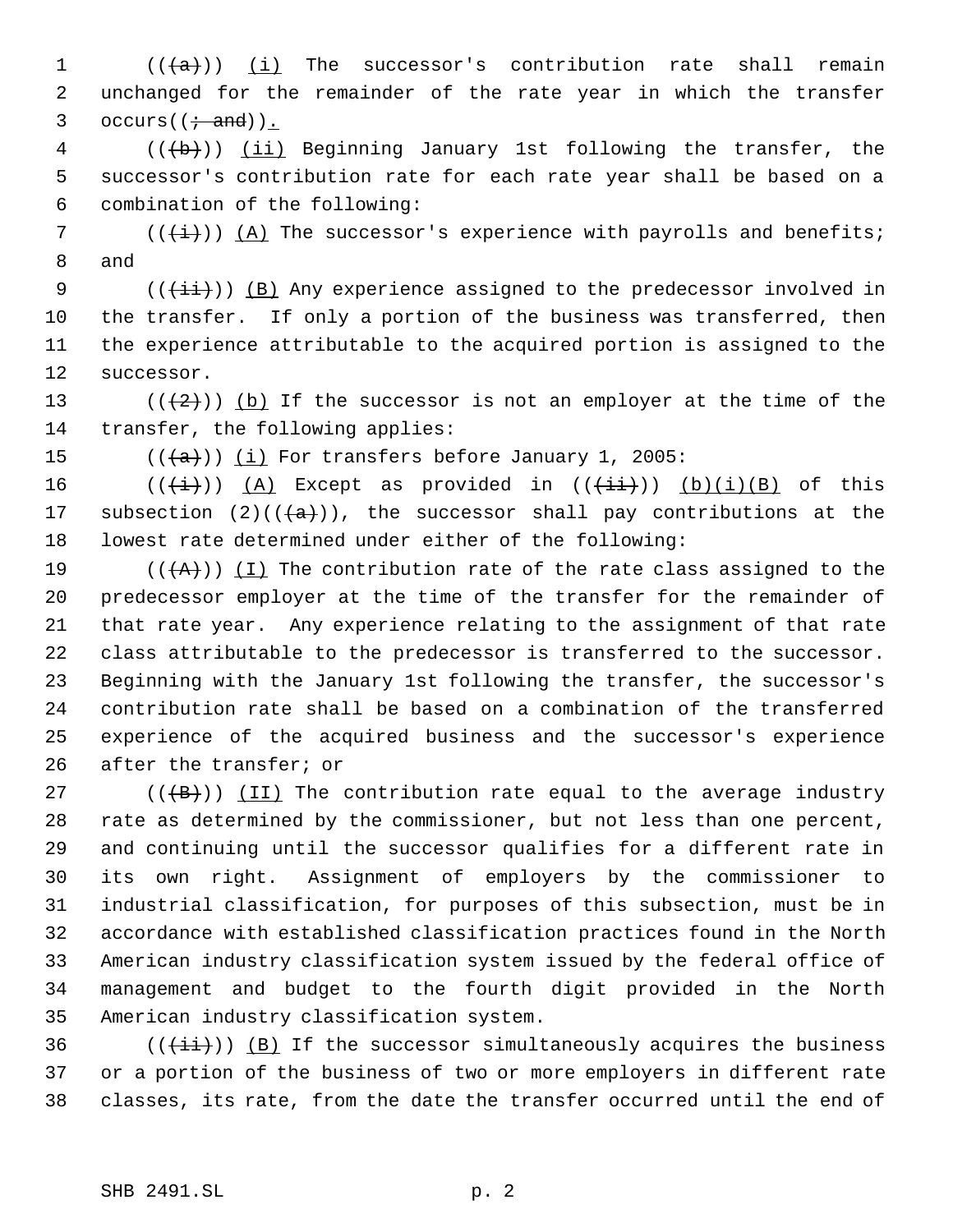that rate year and until it qualifies in its own right for a new rate, shall be the rate of the highest rate class applicable at the time of the acquisition to any predecessor employer who is a party to the acquisition, but not less than one percent.

 $((\theta))^2$  (((b))) (ii) For transfers on or after January 1, 2005:

6 ( $(\frac{i}{i})$ ) (A) Except as provided in ( $(\frac{i}{i}$ ) and  $(\frac{i}{i}i)$ )) (b)(ii)(B) and 7  $(C)$  of this subsection  $(2)((+b+))$ , the successor shall pay contributions:

 $((+A))$   $(1)$  At the contribution rate assigned to the predecessor employer at the time of the transfer for the remainder of that rate year. Any experience attributable to the predecessor relating to the assignment of the predecessor's rate class is transferred to the successor.

14 ( $(\overline{B})$ ) (II) Beginning January 1st following the transfer, the successor's contribution rate for each rate year shall be based on an array calculation factor rate that is a combination of the following: The successor's experience with payrolls and benefits; and any experience assigned to the predecessor involved in the transfer. If only a portion of the business was transferred, then the experience attributable to the acquired portion is assigned to the successor if qualified under RCW 50.29.010 by including the transferred experience. If not qualified under RCW 50.29.010, the contribution rate shall equal the sum of the rates determined by the commissioner under RCW 50.29.025 (1)(d)(ii) or (2)(d) and 50.29.041, if applicable, and continuing until the successor qualifies for a different rate, including the transferred experience.

 $((\overrightarrow{\pm i}))(B)$  If there is a substantial continuity of ownership, control, or management by the successor of the business of the predecessor, the successor shall pay contributions at the contribution rate determined for the predecessor employer at the time of the transfer for the remainder of that rate year. Any experience attributable to the predecessor relating to the assignment of the predecessor's rate class is transferred to the successor. Beginning January 1st following the transfer, the successor's array calculation factor rate shall be based on a combination of the transferred experience of the acquired business and the successor's experience after the transfer.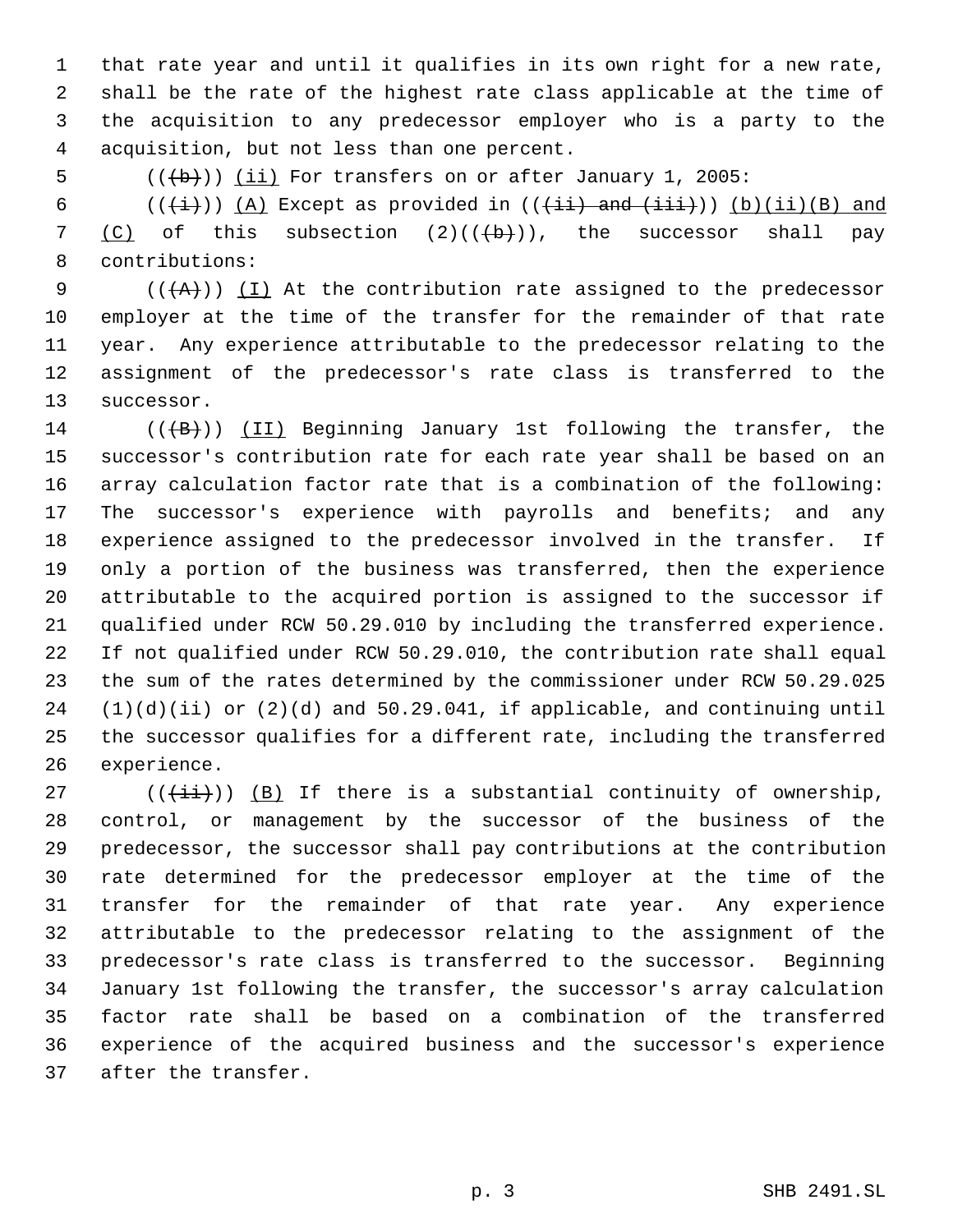$((\overrightarrow{\pm i}))$  (C) If the successor simultaneously acquires the business or a portion of the business of two or more employers with different contribution rates, the successor's rate, from the date the transfer occurred until the end of that rate year and until it qualifies in its own right for a new rate, shall be the sum of the rates determined by the commissioner under RCW 50.29.025 (1) (a) and (b) or (2) (a) and (b), and 50.29.041, applicable at the time of the acquisition, to the predecessor employer who, among the parties to the acquisition, had the largest total payroll in the completed calendar quarter immediately preceding the date of transfer, but not less than the sum of the rates determined by the commissioner under RCW 50.29.025 (1)(d)(ii) or (2)(d) and 50.29.041, if applicable.

13  $((+3))$   $(c)$  With respect to predecessor employers:

14 ( $((+a))$  (i) The contribution rate on any payroll retained by a predecessor employer shall remain unchanged for the remainder of the rate year in which the transfer occurs.

 $((+b))$   $(ii)$  In all cases, beginning January 1st following the transfer, the predecessor's contribution rate or the predecessor's array calculation factor for each rate year shall be based on its experience with payrolls and benefits as of the regular computation date for that rate year excluding the experience of the transferred business or transferred portion of business as that experience has transferred to the successor: PROVIDED, That if all of the predecessor's business is transferred to a successor or successors, the predecessor shall not be a qualified employer until it satisfies the requirements of a "qualified employer" as set forth in RCW 50.29.010.

27 (3) A predecessor-successor relationship does not exist for purposes of subsection (2) of this section when a significant purpose 29 of the transfer of a business or its operating assets is for the employer to move or expand an existing business, or for an employer to 31 establish a substantially similar business under common ownership, 32 management, and control. However, if an employer transfers its business to another employer, and both employers are at the time of transfer under substantially common ownership, management, or control, 35 then the unemployment experience attributable to the transferred business shall also be transferred to, and combined with the 37 unemployment experience attributable to, the employer to whom such